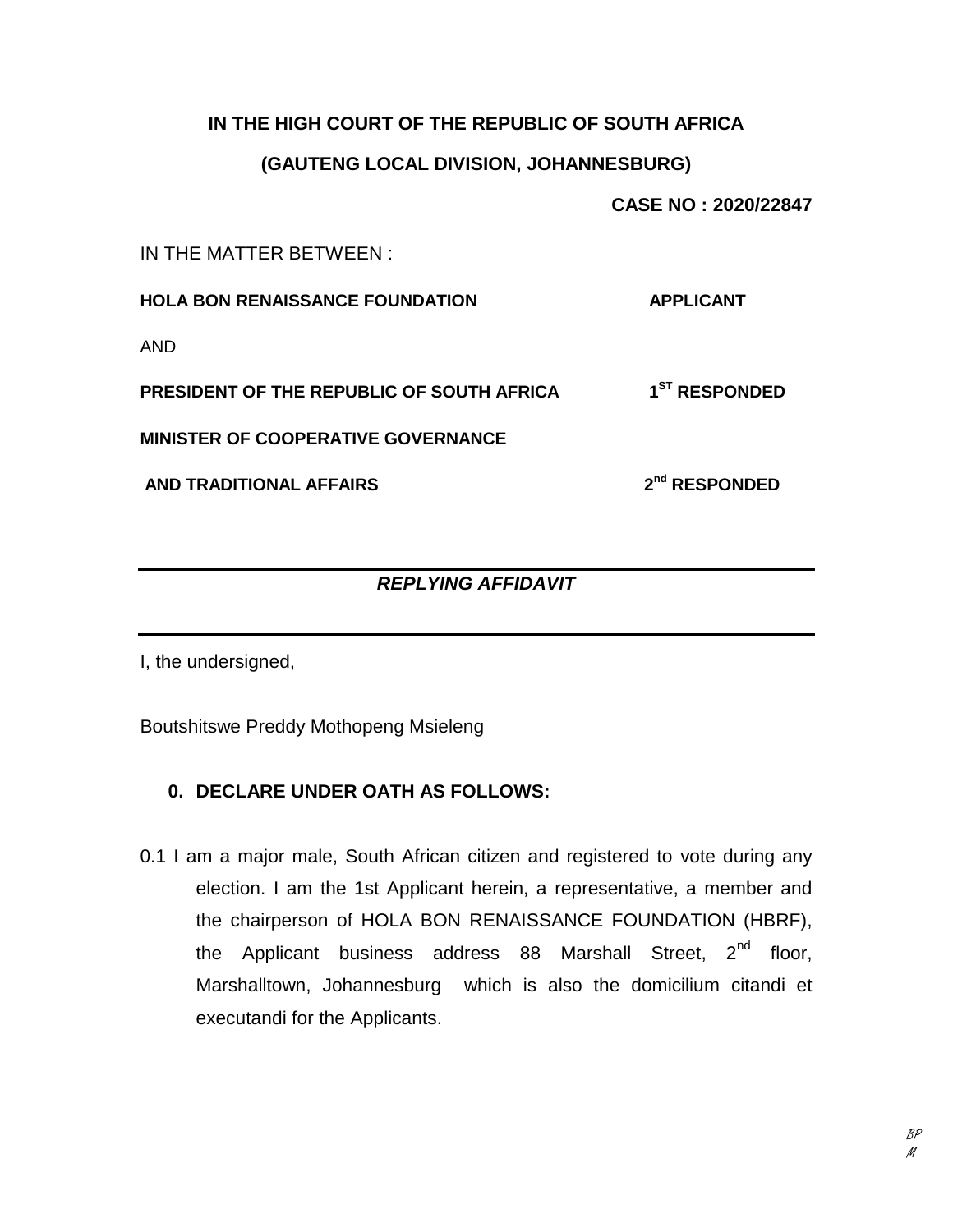- 0.2 Where I attach any annexure hereto, I humbly request that the Court reads its content with this Affidavit as if specifically incorporated herein.
- 0.3. For the sake of brevity, I have not fully elaborated on all issues raised herein. Additional argument will be presented to the Court on these issues at the hearing of this application.
- 0.4 The facts contained in this affidavit are, to the best of my knowledge and belief, both true and correct.
- 0.5. I have read the Answering Affidavit of the Respondent deposed to by Nkosazana Dlamini Zuma and would like to reply to it as follows.
- 0.6. To the extent that I fail to deal with any specific allegation or where such allegation is at variance with the content hereof and with the content of the Founding Affidavit and its annexures, such allegation is to be deemed denied.
- 0.7. HBRF submit that most of the answers provided by the respondent are not addressing the matters raised in the applicant's affidavit but however seeks to maintain its position of refusing to account to the nation and to the courts by not answering.
- 0.8. It is in the interest of justice and in the interest of the public that HBRF continues to approached the court seeking the court intervention because of continuous infringement to the people's rights
- 0.9. Furthermore HBRF submit that most of the answers provided by the respondent are matters to be argued and therefore only few paragraphs thereof justify a reply.

.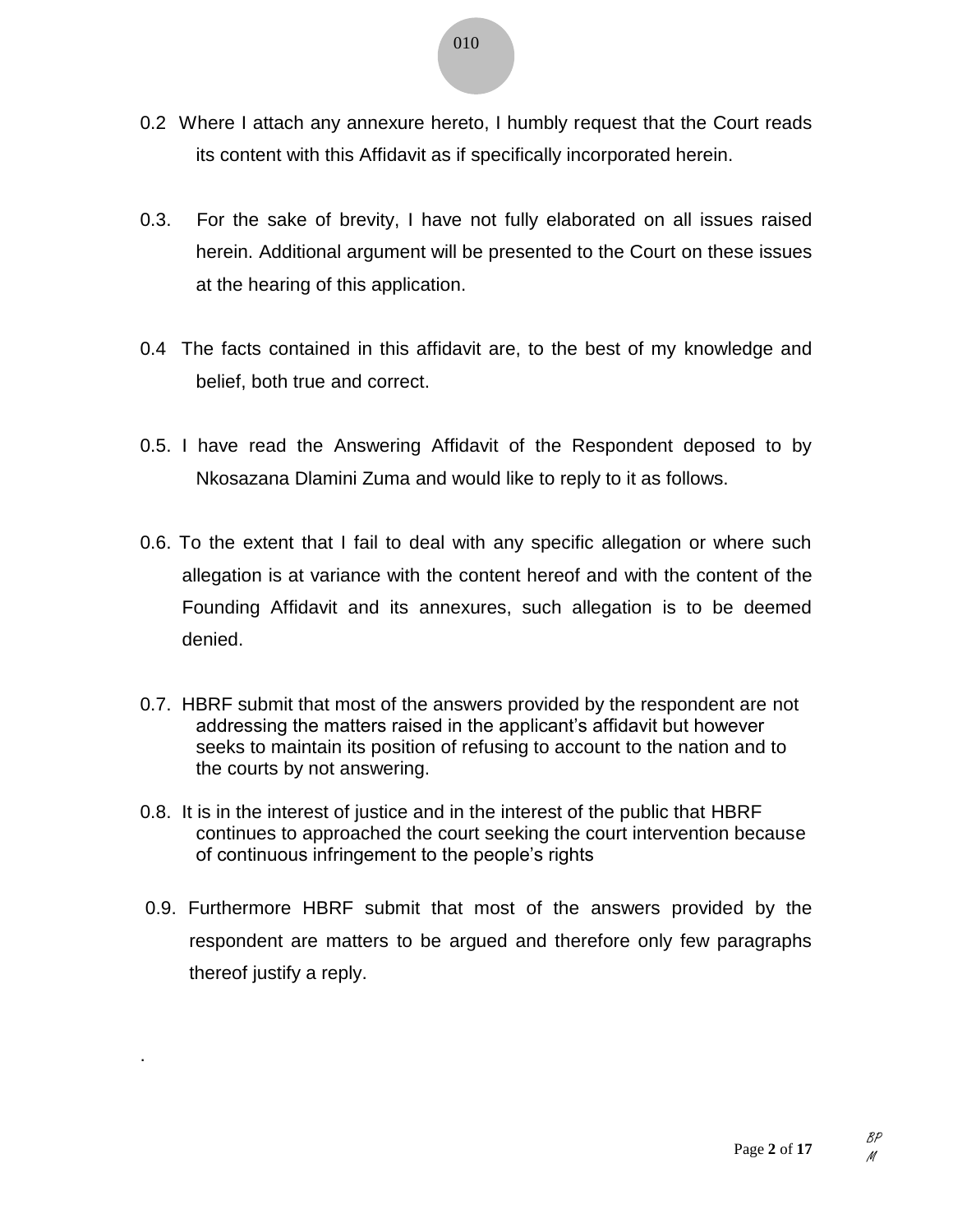#### **A) BACKGROUND**

- 1. On the 15 March 2020 in the government Gazatte Vol 657 No: 43096, the Head of National Disaster management. Dr Mmaphaka Tau stated that after assessing the potential magnitude and severity of the COVID - 19 pandemic in the country, hereby give notice that on 15 March 2020, in terms of section 23(1)(b) of the Disaster Management Act, 2002 (Act No. 57 of 2002) (the Act), classified the COVID -19 pandemic as a n ON the 15 March 2020 the Minister of Cooperative Governance and Traditional Affairs declared a national state of disaster and she state " Considering the magnitude and severity of the COVID -19 outbreak which has been declared a global pandemic by the World Health Organization (WHO) and classified as a national disaster by the Head of the National Disaster Management Centre, and taking into account the need to augment the existing measures undertaken by organs of state to deal with the pandemic in the government Gazatte Vol 657 No: 43096
- 2. On the 17 March 2020 the Minister declares on government Gazatte No: 43107 regulations issued in terms of section 27(2) 0 of the Disaster Management Act, 2002
- 3. On the 19 March 2020, there was a statement of the Inter Ministers Committee on the Gazetted Regulations on the state of disaster Hon. Dr Nkosazana Dlamini Zuma Minister of Cooperative Governance and Traditional Affairs
- 4. The State declared the national disaster On the 23 March 2020, The President Cyril Ramaphosa: Escalation of measures to combat Coronavirus COVID-19 pandemic and called for a lock down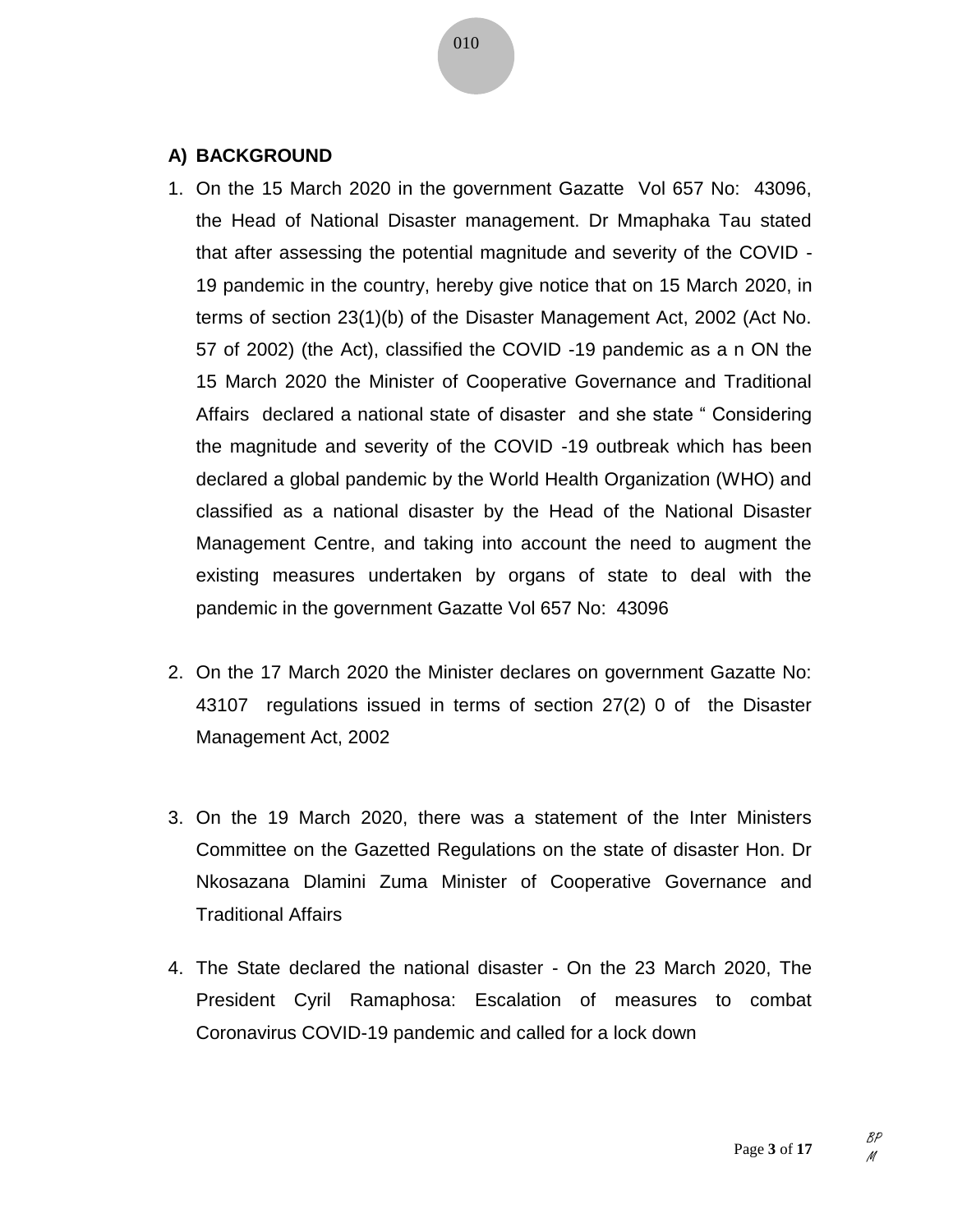- 5. Thereafter respondent hereby referred to as the State, The State declared some Social Relief as an intervention on country challenges during lockdown
- 6. On the 26 March 2020 HBR Foundation approach the Constitutional court to interdict and on the 30 March 2020 the Constitutional Court dismissed the application on grounds that it had no prospect of success
- 7. There after the State proceeded with unconstitutional regulations in a form of disaster management regulation and lock down
- 8. The regulations violated the rights of South Africans, in terms all forms that includes work, education, Jobs, Security, health and movement, religion etc…
- 9. The application was successful in a court a quo, as a result the State lodged an application for Leave to Appeal
- 10.The HBRF acts in the interests of those without resources and means to litigate in their own names, and are people who are typically marginalized and disproportionally affected by unconstitutional lockdown regulation

# **B) Constitutional Court -26 March 2020**

11. On 26 March 2020 HBRF approach the constitutional court seek to interdict the first responded, and furthermore as per the (notice of motion Annexure 010 - 01) warning the 1st respondent of what is to happen and the suffering that would take place in the Country,

12. furthermore indicating the Covid19 is not a threat, the HBRF warned the first respondent that should the respondent continue with the lock down, it will be a violation of amongst the Bill of rights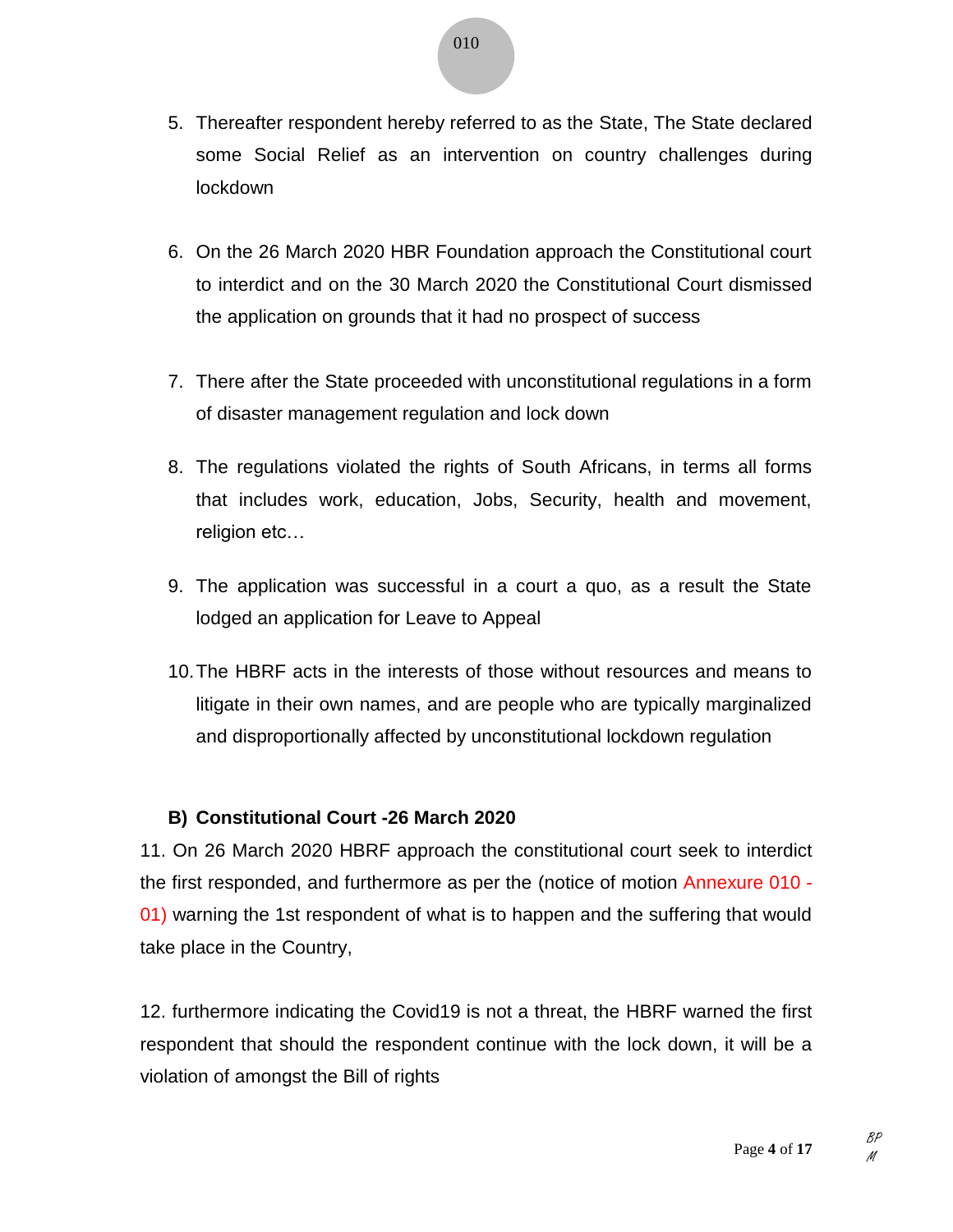13. HBFRF sought various and extension relief as set out in 12 prayers in its notice of motion pertaining to the respondent response to lockdown, implementing disaster management regulation due to Covid19 and sought inter alia :

- a. The court to Interdict the President and the State from implementing Lockdown
- b. The Court to declare that the life of the Nation is under no threat by war, invasion, general insurrection, disorder, natural disaster or other public emergency and therefore to withdraws and/revoke the Disaster Management Act as it was issued by the Minister Dr Nkosazana Zuma on the 17 March 2020
- c. The Court to declare that the life of the Nation is under no threat by war, invasion, general insurrection, disorder, natural disaster or other public emergency and therefore to withdraws and/revoke of the State of Emergency as instructed by the President of the Republic of South Africa
- d. The Court to declare that the disease referred to as Covid 19 known as Corana Virus possess no serious threat to the country and its people.

14. The Constitutional court dismissed the application, stating that the HBRF did not have prospect of success. Noting that the first respondent "President" was never seemed to adhere to uniform rules to submit any answering affidavit.

15. HBRF at that stage was trying to prevent a violation of human rights, and depending of poverty including inter alia:

- a. In the Public Interest
- b. The applicant requested the Court to hear application for its implication of the lockdown has a serious implication to ordinary South Africans, business, religious, economy, the State, Judiciary System and the Africans Continents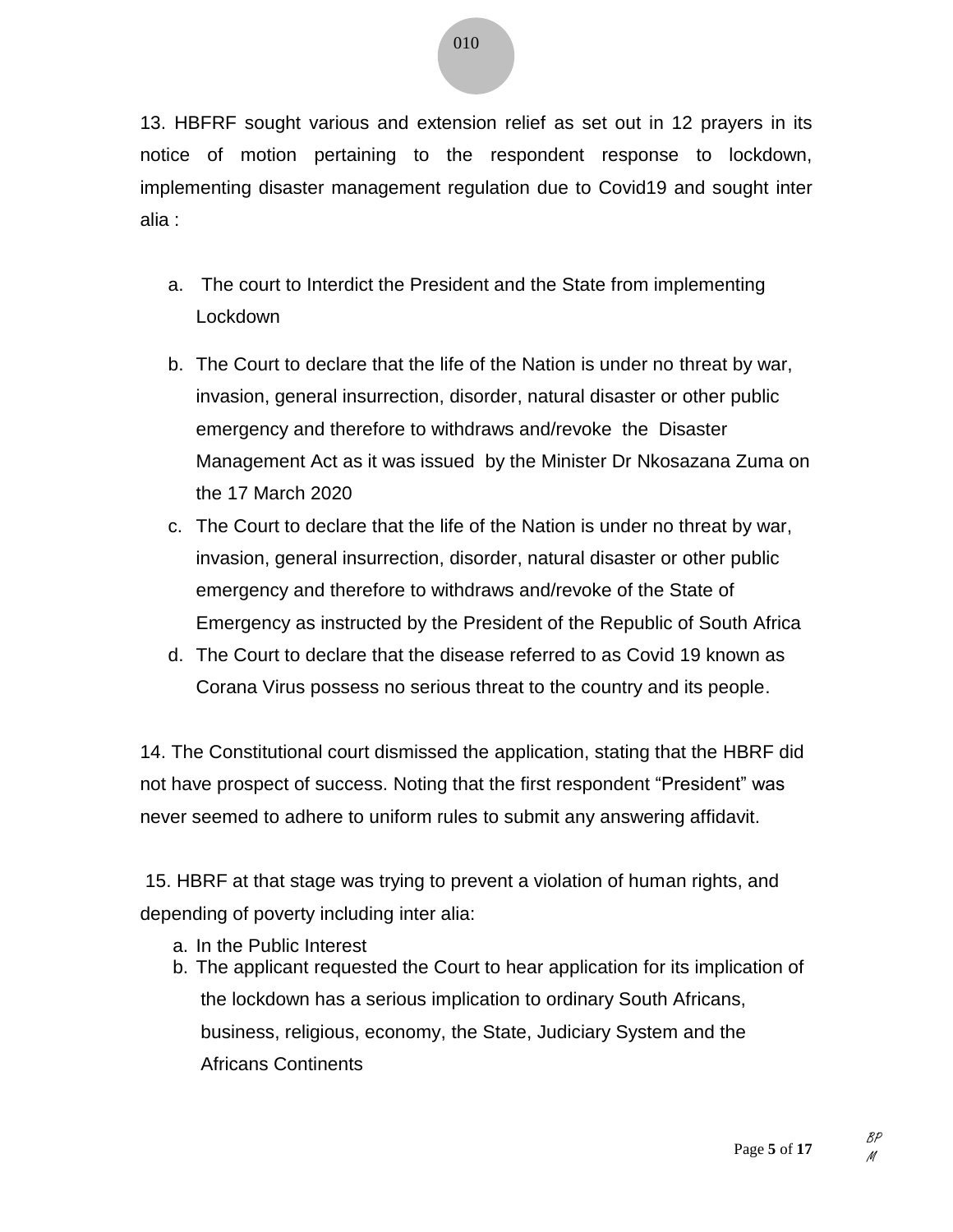- c. The decision of the lockdown has no local standi or strong evident to support it,
- d. The Abuse of power by the President, deviating from the constitution, Chapter 5, section 84 Powers and function of the President
- e. Infringement of Bill of Rights Chapter 2, Various Section

16. This application is based from the principle of truth, justice and consistence,

17. All the above matters which are raised by the HBRF on its 26 March 2020 constitutional court application, have manifested and all the HBRF seek is social and democratic justice.

18. It is unfortunate that legal representation throughout the country sought payments of which HBRF could not afford, hence HBRF appointed its chairperson as its representative.

19. HBRF sought what the Malawi court applied prior to the President of Malawi implement lockdown refer to the matter in the High Court Of Malawi Lilongwe District Registry, case no: 22 OF 2020, in a matter Esther Kathumba & Others v. The President & Others - 29 April 2020 order by Judge Kenyatta Nyirenda,(See the attached annexure 010 -002 )

# **C) HIGH COURT GAUTENG DIVISION PRETORIA**

20. On the 15 July 2020, HBRF approached the High Court Gauteng Division Pretoria with notice to intervene as an applicant in a matter between De Beers and others vs Minister of Cooperative Governance and traditional Affairs (COGTA) court case No: **21542/2020**,

21. It was at the hearing where all parties in the matter between (De Beers and Liberty Network Fighter) and Minister of Cooperative Governance and traditional Affairs (COGTA) refused HBRF to grant it full participation as an applicant .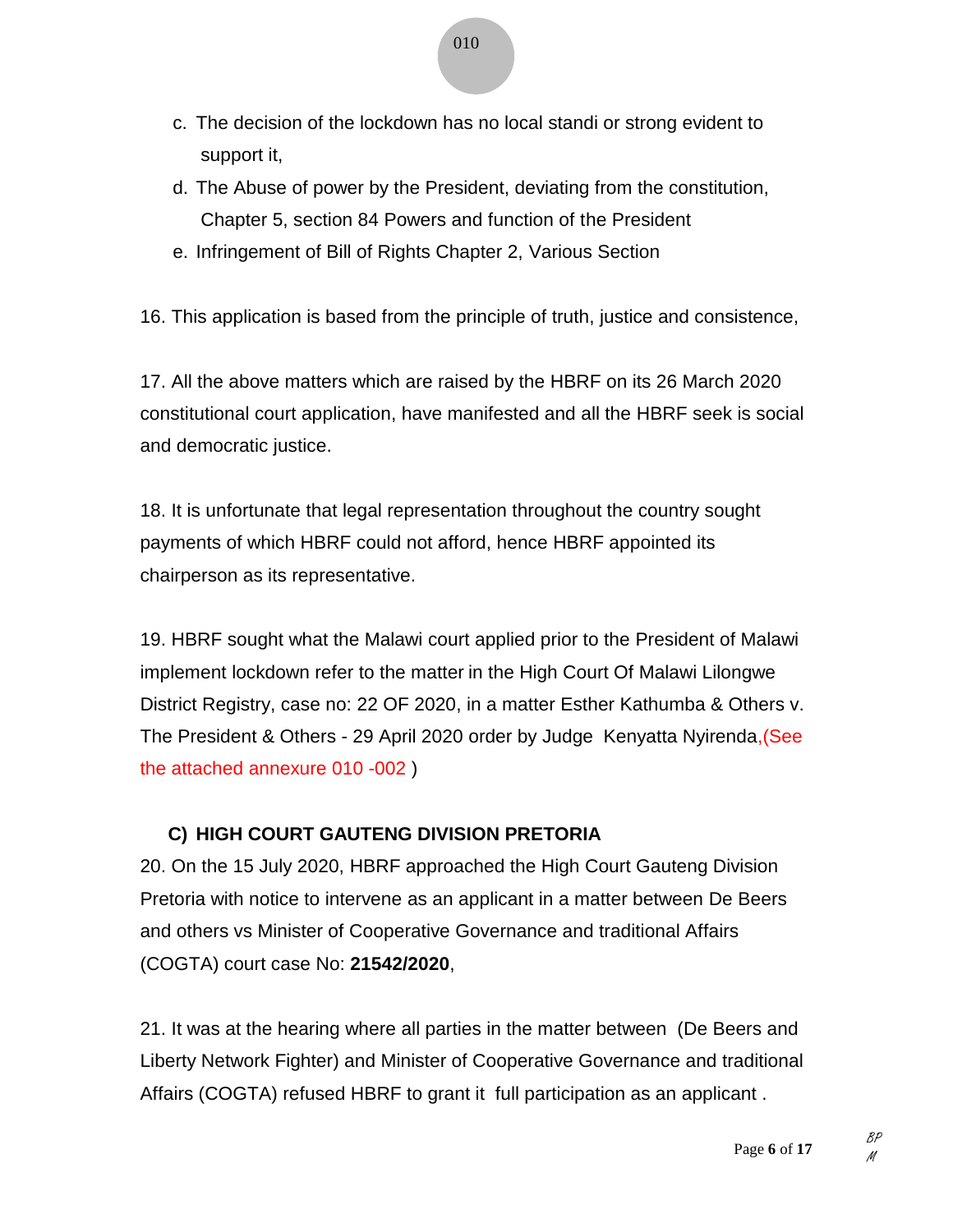22. It was the court after it recognized the merits that HBRF had and accepted it as the Amicus Curia (Friend of the Court), and whereby all parties agreed to HBRF limited role.

23. In terms of Uniform Rules of 16A, HBRF was mindful of the duty of amicus curiae not to repeat any submissions made by the parties. HBRF are of the respectful view that its submissions of substance which would be helpful to the Court in dealing with this matter focuses on the on the inception which is classification of Covid 19 on whether or not is a disaster, and HBRF argument clearly indicate it is not a disaster.

24. However, in all submission in terms of Affidavit and notice of motion made by HBRF, it be noted that COGTA has never respondent to any HBRF affidavit except that De Beers and other

25. Hence the judgement did not focus on the classification but mainly on what De Beers notice of motion and Affidavit of Disaster Management regulation Level 5,4 and 3 as per judgement of Judge Davis (See attached Annexure 010-003A) . 26. And the Minister of Cogta request for leave appeal (See the Attached Annexure 010-003 B)

# **D) CONSTITUTIONAL COURT**

27. ON the 03 August 2020 HBRF approached the Constitutional Court on seeking direct access and urgency of the matter,

28. HBRF was allocated two court cases by the registrar which was CCT no:52/2020 and 152/2020

29. While the last case on the role was CCT: 114/2020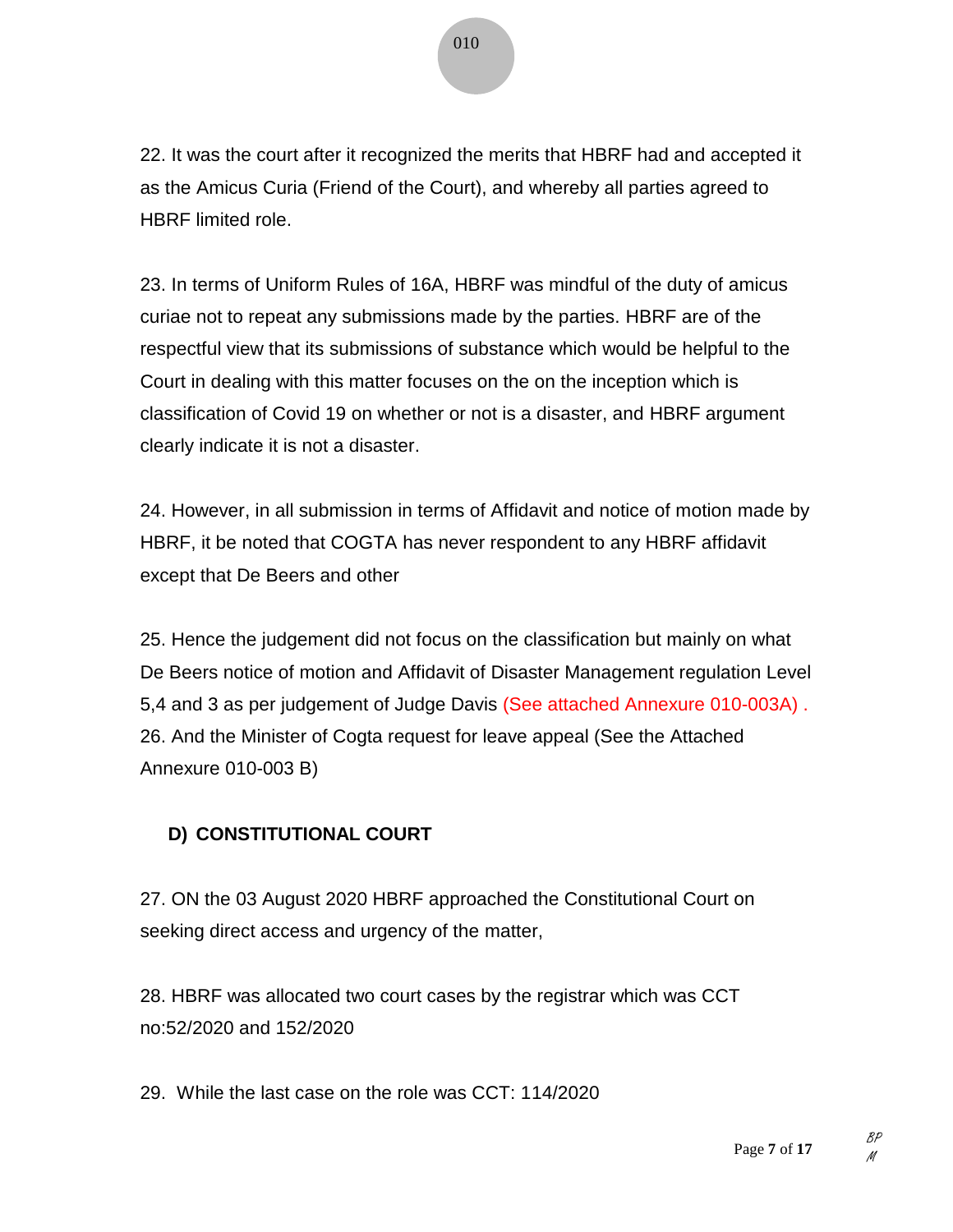- 30. With the urgent application taking more than 10 days before it could be heard raised maladministration issues.
- 31. On the 11 August 2020, HBRF complained to the Public protector Adv Busisiswe Mkhwebane, who could not assist as per attached letter and respond **(annexure 010-004 A and B)**
- 32. On the 11 August 2020, HBRF complained to the State Investigating Unit Adv Andy Mothibi , who could not assist as well and respond **annexure 010-005**
- 33. On the 11 August 2020, HBRF then complain to the office of the Chief Justice as annexure , who is investigating the complain see ( **annexure 010-006)**
- 33. Only when HBRF made a follow-up on its application it received an order dismissing direct access
- 34. HBRF respect the decision of the court and therefore with refusal to direct access meant HBRF could not have Constitutional court as the court of the first and last instance.
- 35. Hence HBRF approached High Court Gauteng Division Pretoria enabling Constitutional court to be the court of the last instance

# **E) HIGH COURT GAUTENG DIVISION PRETORIA**

36. On the 19 August 2020, HBRF approached the High Court Gauteng Division Pretoria and it was allocated Case no:38800/2020, In the matter between Hola Bon Renaissance Foundation vs President RSA.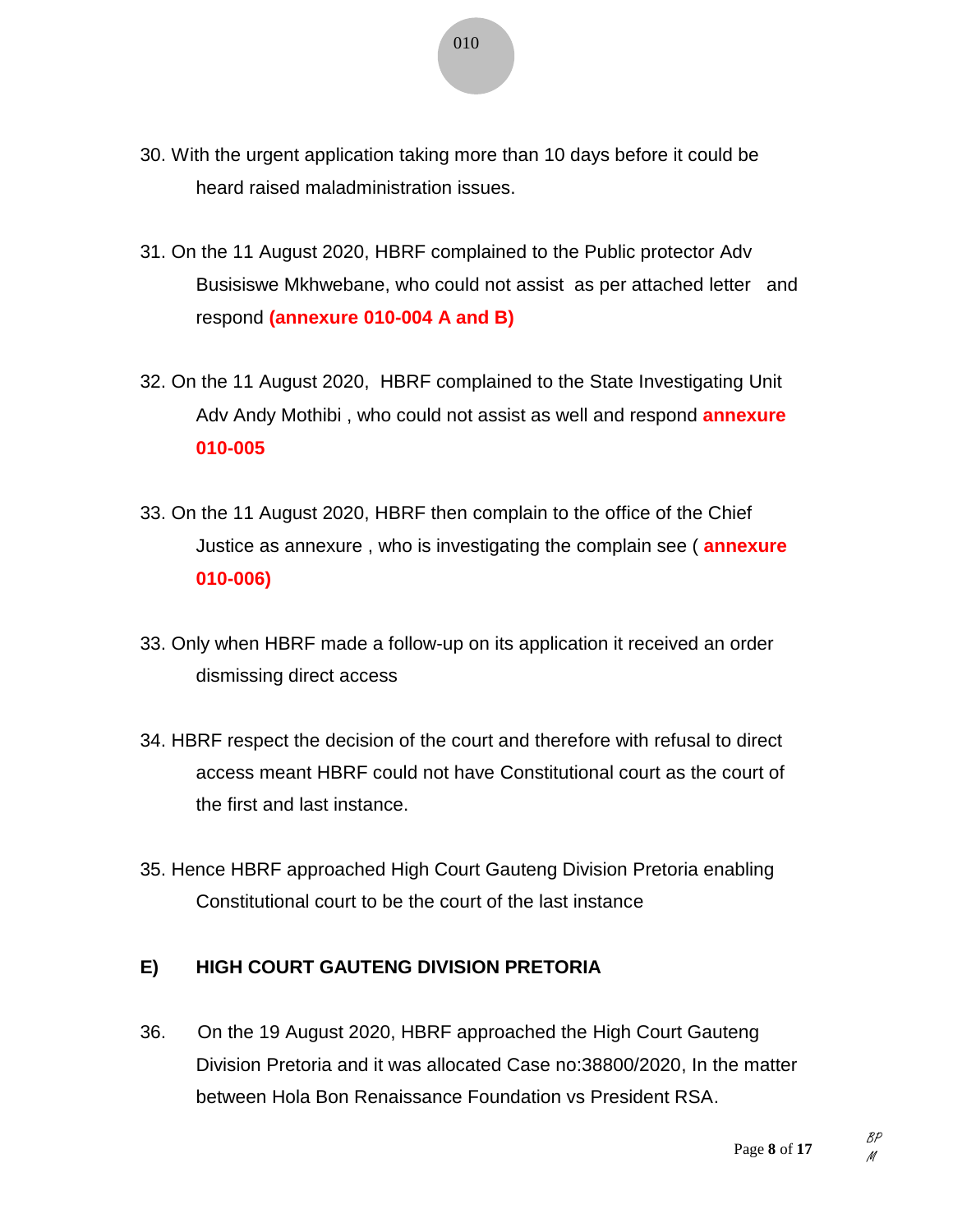- 37 The President was required to serve his notice to oppose on the 19 August 2020 and it was only served on the 21 August 2020
- 38. The President was required to serve his answering affidavit on the  $21<sup>st</sup>$ August of which he failed to adhere
- 39. On the 25 August 2020, the court and HBRF received a practice note see the **( attached Annexure 010-007A and 007B )**
- 40. The matter was removed from the urgent roll on 25 August 2020 by order of court on the following reasons " **The Matter consists of +- 983 pages and supposed to be on semi-urgent roll or request for special allocation. Served on the Respondent on 19 August 2020 –Answering to be filed by 21 August 2020 instead of 20 August 2020 when all the papers were supposed to be in. The requirement of State 72 hrs notice not adhered to. Matter not complied with Republikeinste Publikasies & Luna Meubels Vervaardigers judgment**,
- 41. HBRF also considered that there are two key and very important respondent in order to seek the State to show the rationality test which is the President and Minister of Corporate governance and Traditional affairs. The application was brought to the Johannesburg high court on reasons the court is the jurisdiction of HBRF and that would save traveling costs during this difficult times for HBRF

### **F) HIGH COURT GAUTENG LOCAL DIVISION JOHANNESBURG**

42. This application was initially launched on 1 September 2020. The respondents were required to file a notice of intention to oppose on the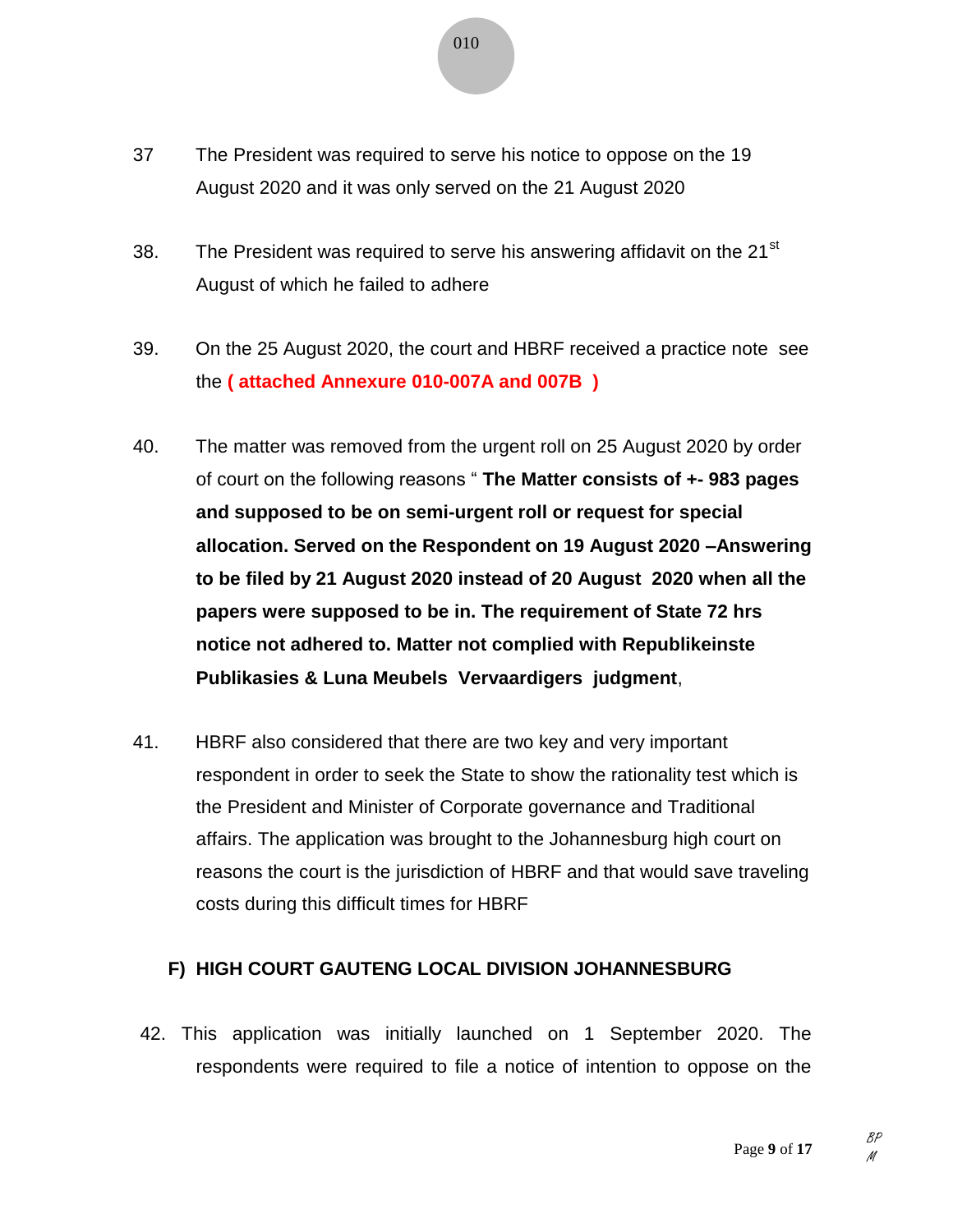same day, the respondent filed its notice to oppose on the 3 September 2020 as per annexure

- 43. And to file an answering affidavit by close of business on 4 August 2020 (a date which had passed) for the matter to be heard on Tuesday 10 September 2020 (a date which does not exist).
- 44. Due to these typo errors, on Friday 4 September 2020, HBRF amended the notice of motion, requiring the respondents to file an answering affidavit by close of business of Monday 7 September 2020 (effectively extending the time for the respondent to prepare and respond on an urgent matters), and for the matter to be enrolled on the urgent court roll on Tuesday 15 September 2020.
- 45. The changes of the date and amended notice of motion was communicated to the responded, and the respondent did not indicate and/or request in any way to HBRF further time need if any, but rather request HBRF to withdraw its application.
- 46. Furthermore the time of which the respondent should have lodged condonation in terms of uniform rules, for a late affidavit could have acceptable should it had lodged at least on the 10th September 2020,
- 47. The Respondent failed to seek condonation in any form and that indicates the respondent unwilling to file answering affidavit and seek to apply delaying tactics
- 48. HBRF was initially allocated case number of 22913/20, after it has served the respondent it was then allocated an amended case number 22847/20 by the Registrar,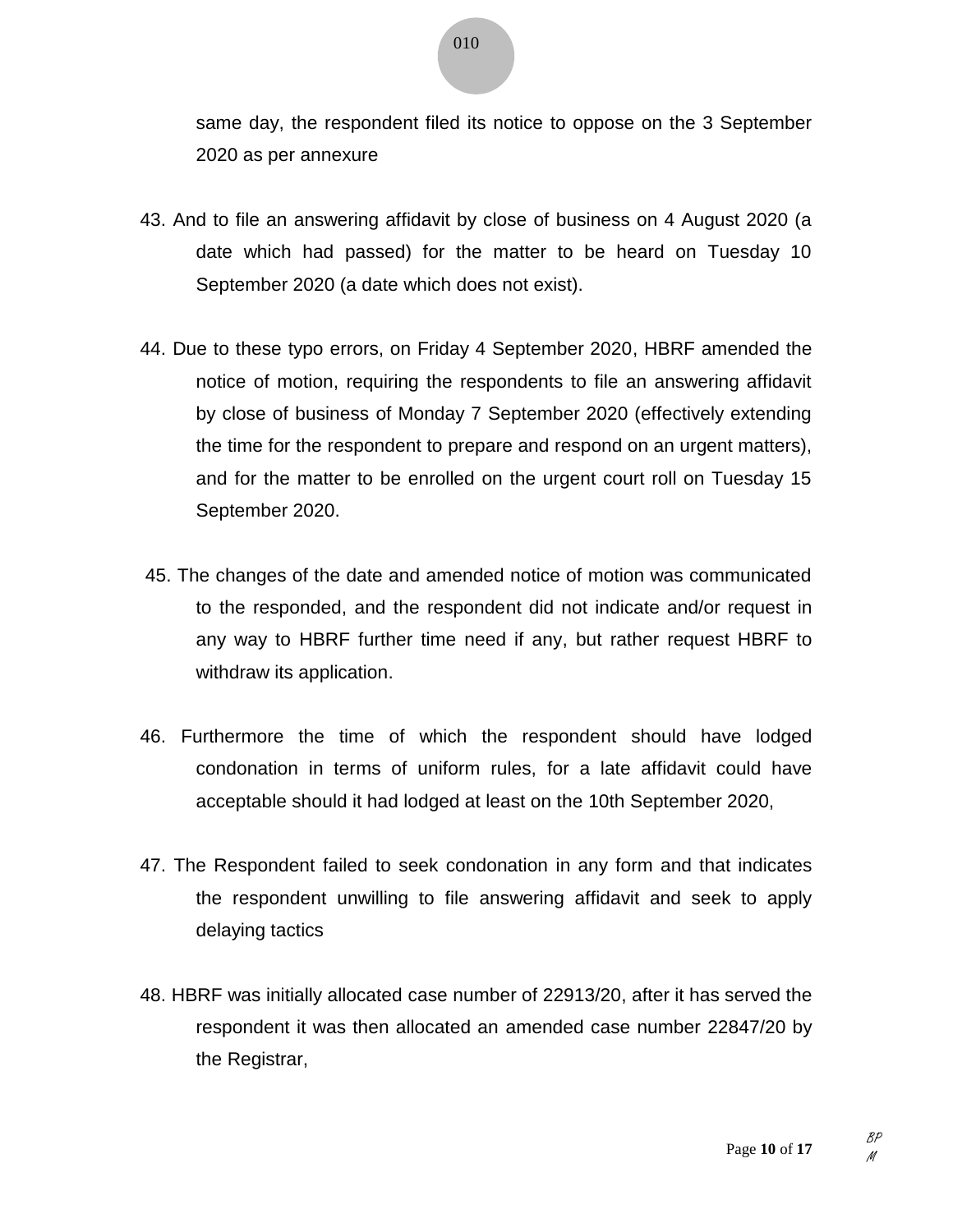- 49. HBRF served the respondent on the  $1<sup>st</sup>$  September 2020 and it was invited on caseline on the 3<sup>rd</sup> September 2020 by the registrar only after HBRF has lodged an official complain with office of the Chief justice as per the (attached Annexure 8)
- **50.** In this application, the HBRF is a "Samaritan a helpful person" who has given the respondent more than enough time while South Africans are suffering and the urgency of this application has been compromised, so that this court can find closure

#### **G. NATURE OF THE APPLICATION:**

- 51. HBRF seeks various relief set out in 28 prayers in its notice of motion, pertaining to government's response to the COVID-19 pandemic, and seeks inter alia:
- 52. The review and setting aside of the declaration and classification of the National State of Disaster of concerning the Covid-19 pandemic;
- 53. The review and setting aside of the Disaster Management Regulations promulgated since 17 March 2020 in terms of section 27(2) of the Disaster Management Act, 57 of 2002 pertaining to the National State of Disaster;
- 54. Structural relief involving Parliament, the Auditor-General, and the establishment of investigatory expert panels to be overseen by this Court; and
- 55. Relief which concerns other state departments including Treasury and the Department of Justice and others, all mentioned department are responsible for implements the directives of the respondent during this unconstitutional lockdown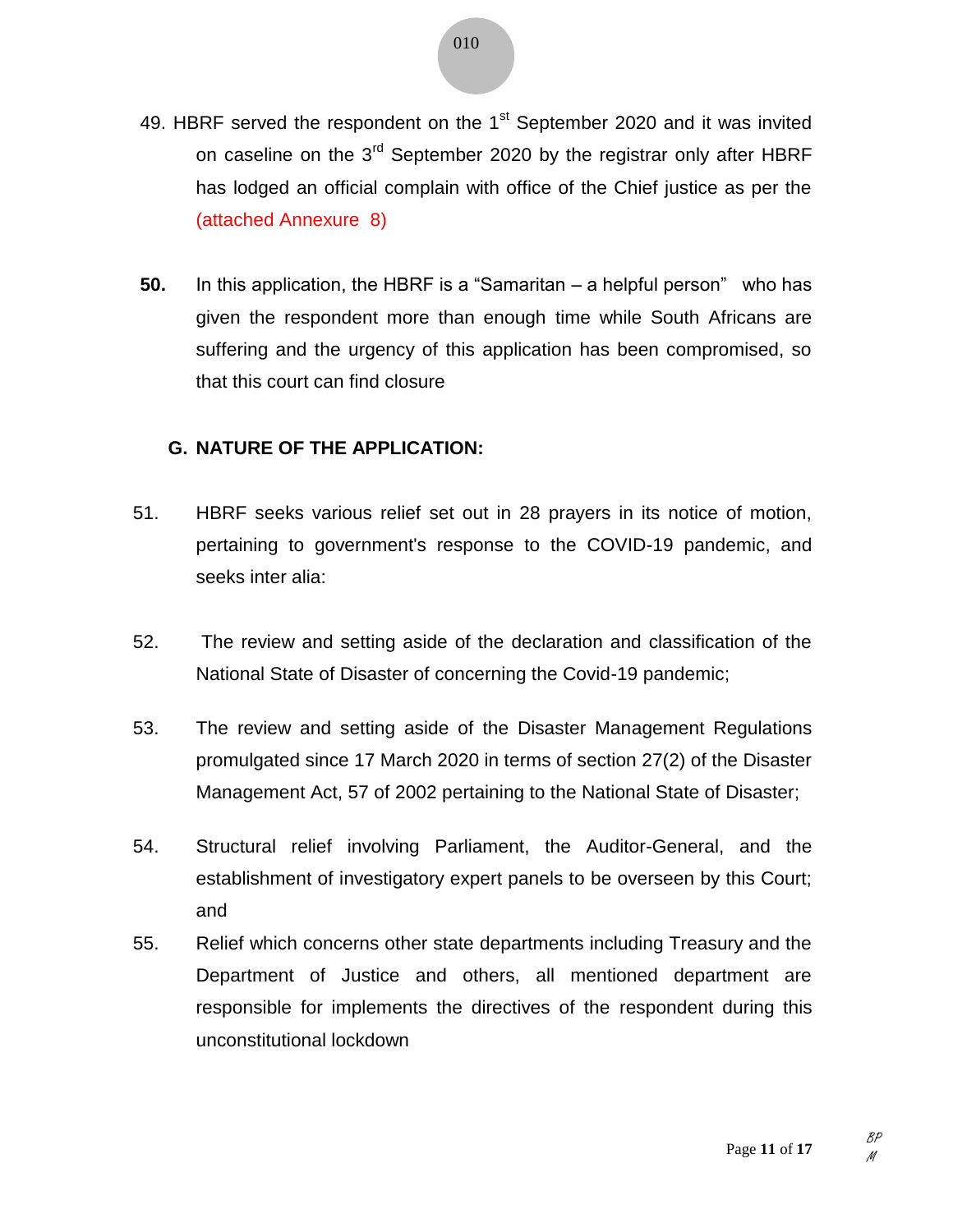010

- 56. Respondent has failed to show that there is a rational connection between classification, national disaster and the limitation of the rights and the analysis requires an inquiry into the proportionality of the limitation in relation to the harm caused.
- 57. The involvement of mentioned paragraph 5.5 on departments failure's is to bring to the court attention of the respondent failure to satisfy and/or apply and/or a fulfill the rationality test in declaring lockdown, hence for the court to grant the HBRF relief it seeks
- 58. The HBRF main submissions/ reasons why the application should be considered an unopposed :
	- a) In the interest of justice matter is urgent.
	- b) The respondent has not complied the uniform rules of the Court in terms of the answering Affidavit it does not have the place and date where the respondent signed at except the police stamp
	- c) The respondent has not complied with the uniform Rules of the court in responding and submitting the answering affidavit on time
	- d) The respondent has failed to respond the HBRF affidavit, of which it is the respondent is wasting the court time and even though the Respondent had an opportunity to request for condonation.

### **H) LATE FILING OF ANSWERING AFFIDAVIT**

59. This Replying Affidavit has been prepared under severe time constraints owing to the Non willingness of conduct by the Respondent. By agreement between the parties, the Respondent was to serve and file the Answering Affidavit on or before  $7<sup>th</sup>$  September 2020 after it has been extended from the  $4<sup>th</sup>$  September 2020.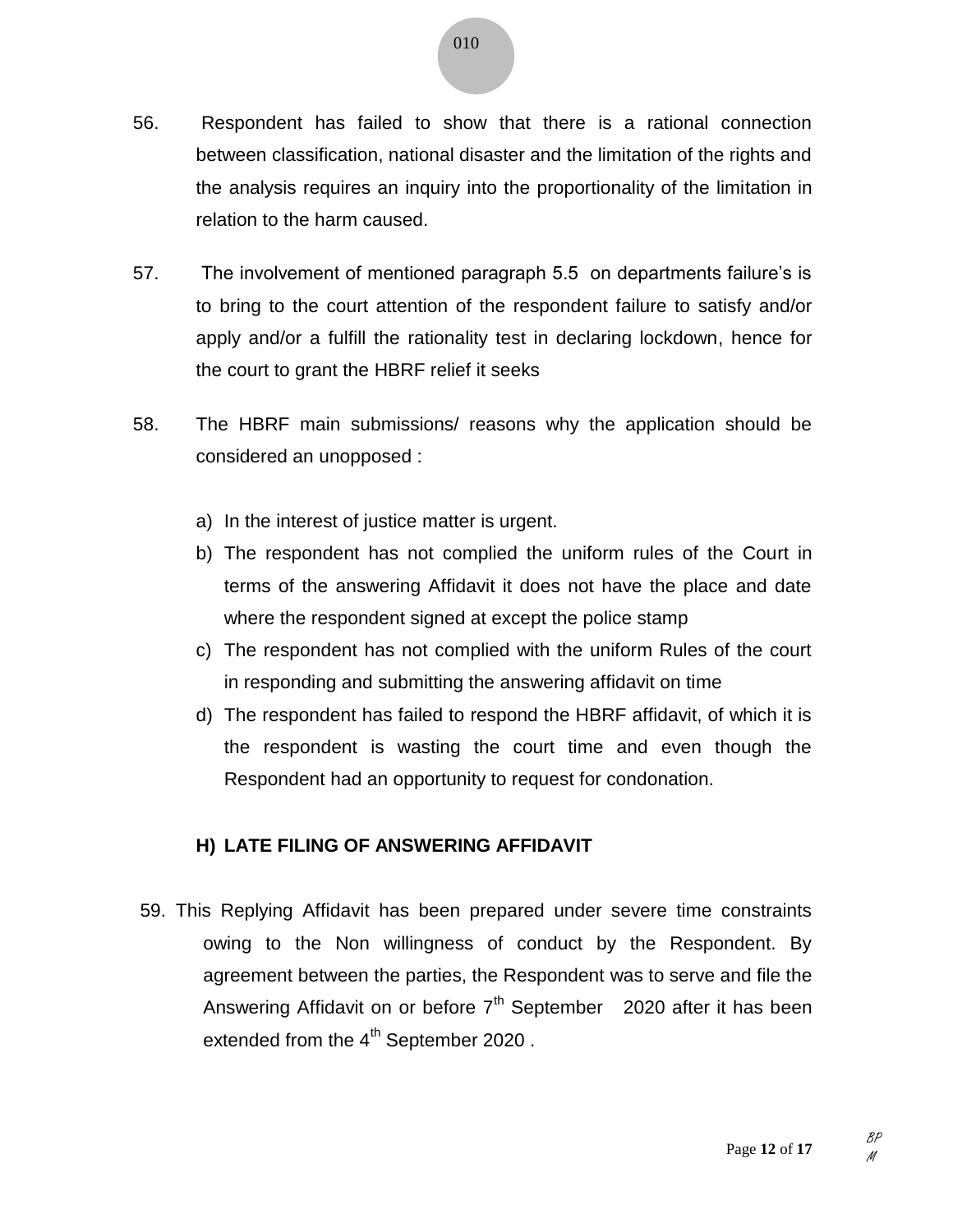- 60. The respondent failed to file same timeously despite being provided sufficient additional time to do so. Further, the respondent failed provide any reasons for the late filing of the Answering Affidavit. Such conduct demonstrates a serious and a total disregard to this Court and its rules by a State and its officials.
- 61. The Matter is urgent in order to save lives, the Respondent is expected to attend to this matter with the urgency it deserve. The late filing of the answering affidavit has nothing to do with saving lives that HBRF and the court are concern with, it has undermined the urgency of this matter
- 62. It is this court directive to restore the infringement of the bill rights which has been enjoyed by the respondent, as this matter is crucial and the Court could not simply continue to look at technicalities and/or fault as the practice is but to give an order in the interest of justice,
- 63. It remains important for this court to take note of the Respondent's unfortunate attitude, delays and unwillingness which has been experienced by HBRF when considering the issue of costs.
- 64. The  $1<sup>st</sup>$  respondent attitude will also be mentioned in our heads of arguments, nothing from the  $1<sup>st</sup>$  respondent has not delivered and/or contested any HBR affidavit in any way to the court, this is an indication of disrespect to the rule of law, undermining the connotation that says we are all equal before the law.

# **I) REPLY TO THE RESPONDENT ANSWERING AFFIDAVIT**

# **AD PARAGRAPH 6 THEREOF:-**

**65.** I deny that the HBRF is not an applicant in the matter between De Beers and Minister of Cogta, However HBRF is an Amicus Curia and it participate and is guided by the Uniform rules 16A, which is only to guide and assist the court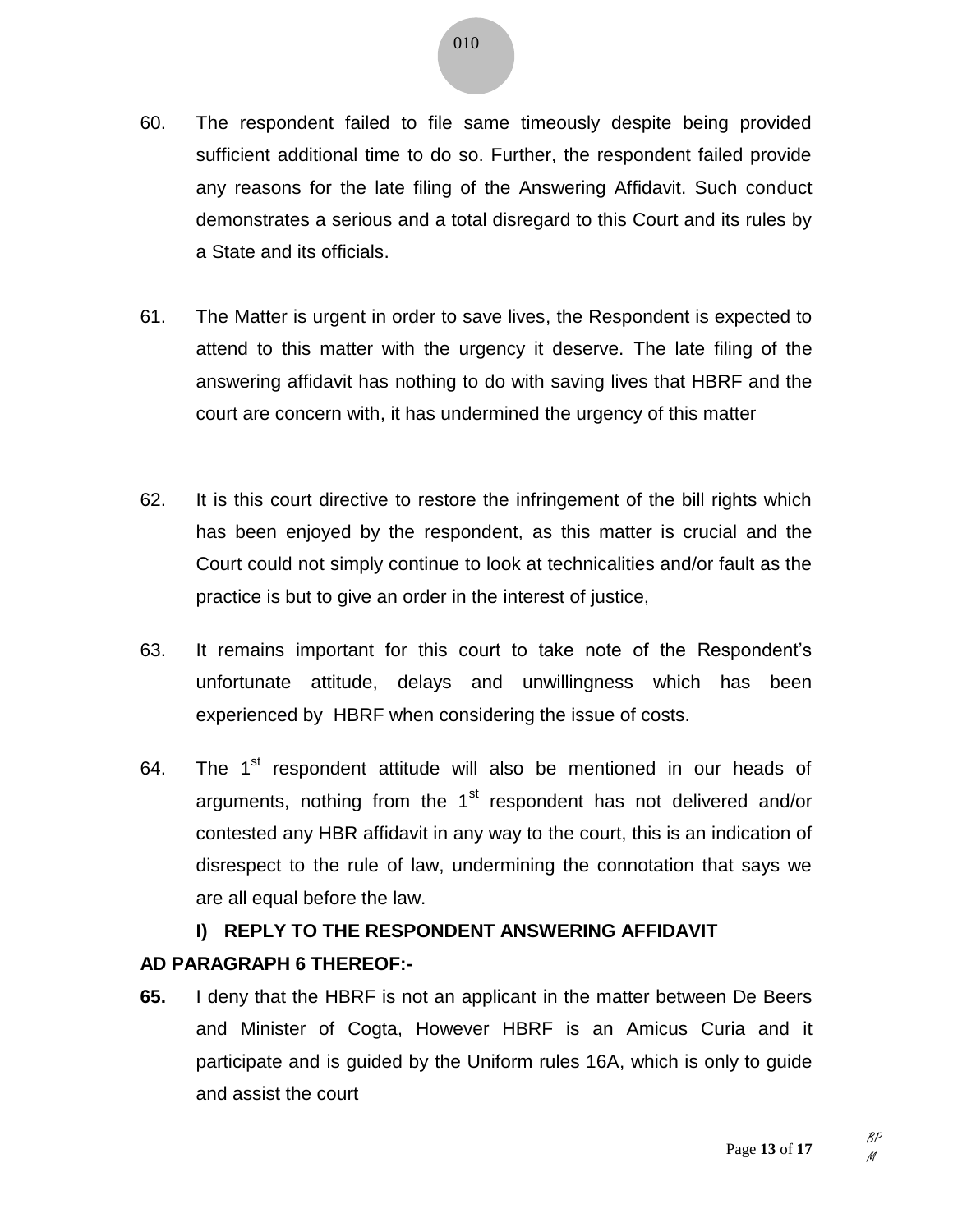## **AD PARAGRAPH 7 THEREOF:-**

- 66. I deny that the 2nd Respondent failed to carry out the court orders and chose to apply for leave to appeal, on the following grounds
	- a) The court has strayed over its pleadings
	- b) Labelling some parts of the court order a wholesale declaration
	- c) That the court order is vague

### **AD PARAGRAPH 8 THEREOF:-**

67. I deny that HBR participated in full, for the respondent in that matter has never respondent to any Amicus Curiae" HBRF" notice of motion and/or Founding Affidavit and/or head of argument

#### **AD PARAGRAPH 9 THEREOF:-**

68. I deny, that since 26 March 2020, the country has been told of saving lives and the day to day decision and meetings of the existence of the National Corona Virus Command Council ("the NCCC"). Therefore responding to our request should be extracted from the minutes or/and meeting that are setting now and then or/and on adhoc

### **AD PARAGRAPH 10 THEREOF:-**

69. I deny, with the State pushing everyone on technology, that the existence of the National Corona Virus Command Council ("the NCCC") and parliament have been held via Microsoft team or/and Zoom platforms, which enables any members of the NCCC to attend anytime from anywhere.

#### **AD PARAGRAPH 11 THEREOF:-**

70. **I deny, instead HBRF has been** a "Samaritan – a helpful person" who has given the respondent more than enough time while South Africans are suffering and the urgency of this application has been compromised,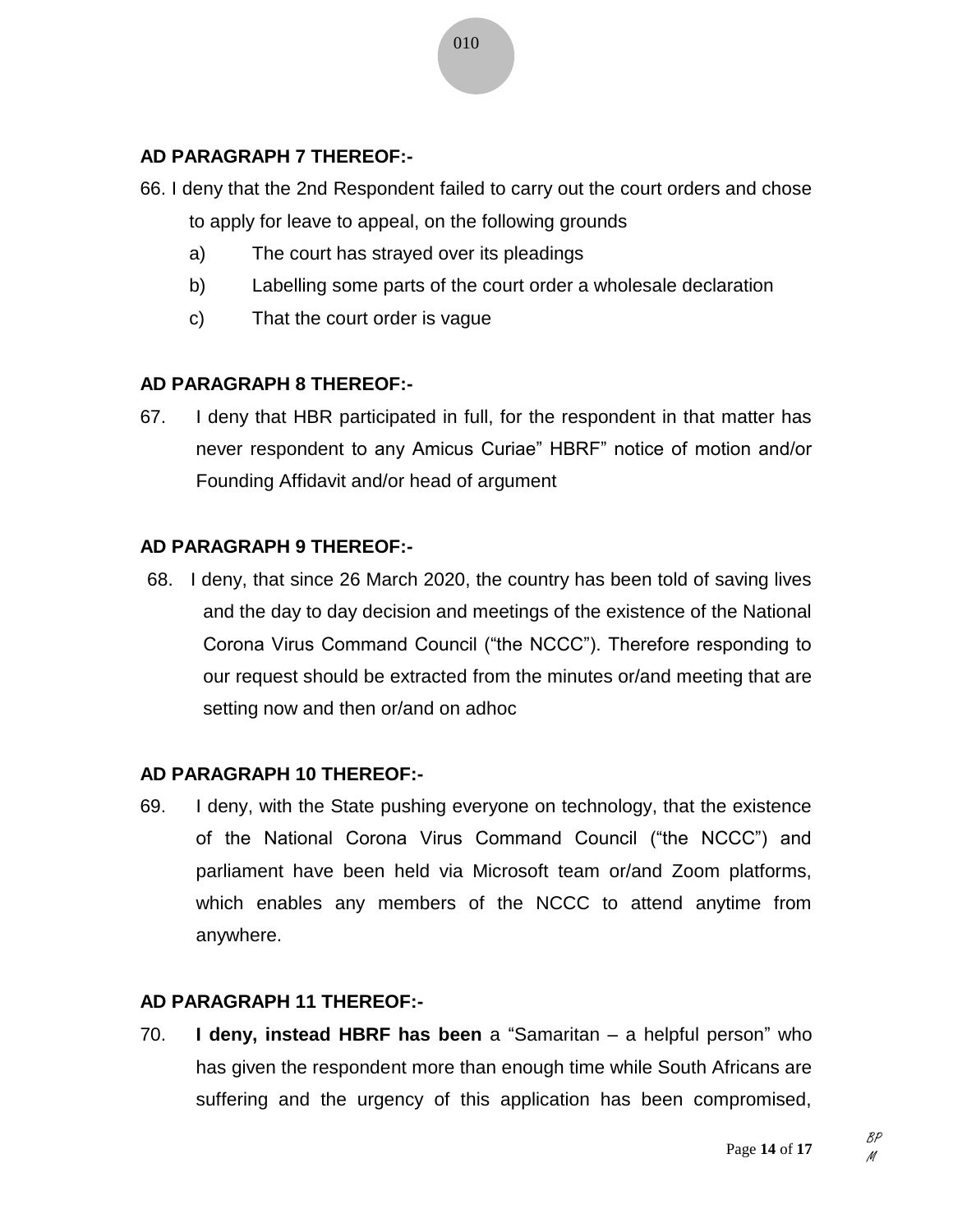irrespective of all the efforts of the State to ensure that the State refuses the matter to be heard and noting the maladministration and maybe corruption that took place against HBRF during its strive for justice in almost at all courts. Justice has been delayed and justice has been denied

#### **AD PARAGRAPH 12 THEREOF:-**

71. I deny, the court must save lives, save the economy and resort the bill of rights which has been violated by the respondents for more than 160 days. The respondent has the right of appealing the judgment court if the respondent seeks to do so and or label the court order as it chooses to as in the matter of Justice

#### **AD PARAGRAPH 12 THEREOF:-**

72. The respondent intentionally forgot to mention that it respondent with notice to oppose on the  $3<sup>rd</sup>$  of September 2020, giving it enough time to file its answering affidavit **(Annexure 010-009)**

### **J) URGENCY**

### **AD PARAGRAPH 22 THEREOF:-**

- 73. I deny, the respondent has no local standi giving that the respondent has never served an answering affidavit on any of our arguments in any court approached by HBRF, secondly the respondent has not shown the court any harm any of the respondent and the general public will safer if this matter is heard on urgent basis.
- 74. the HBRF rejected in the strongest tone, that the respondent plea is baseless and the respondent must be subjected to the court judgment, of which the applicant believe the court shall also reject that plea, in order stop waiting state resources and further infringement in the lives and rights of all South Africans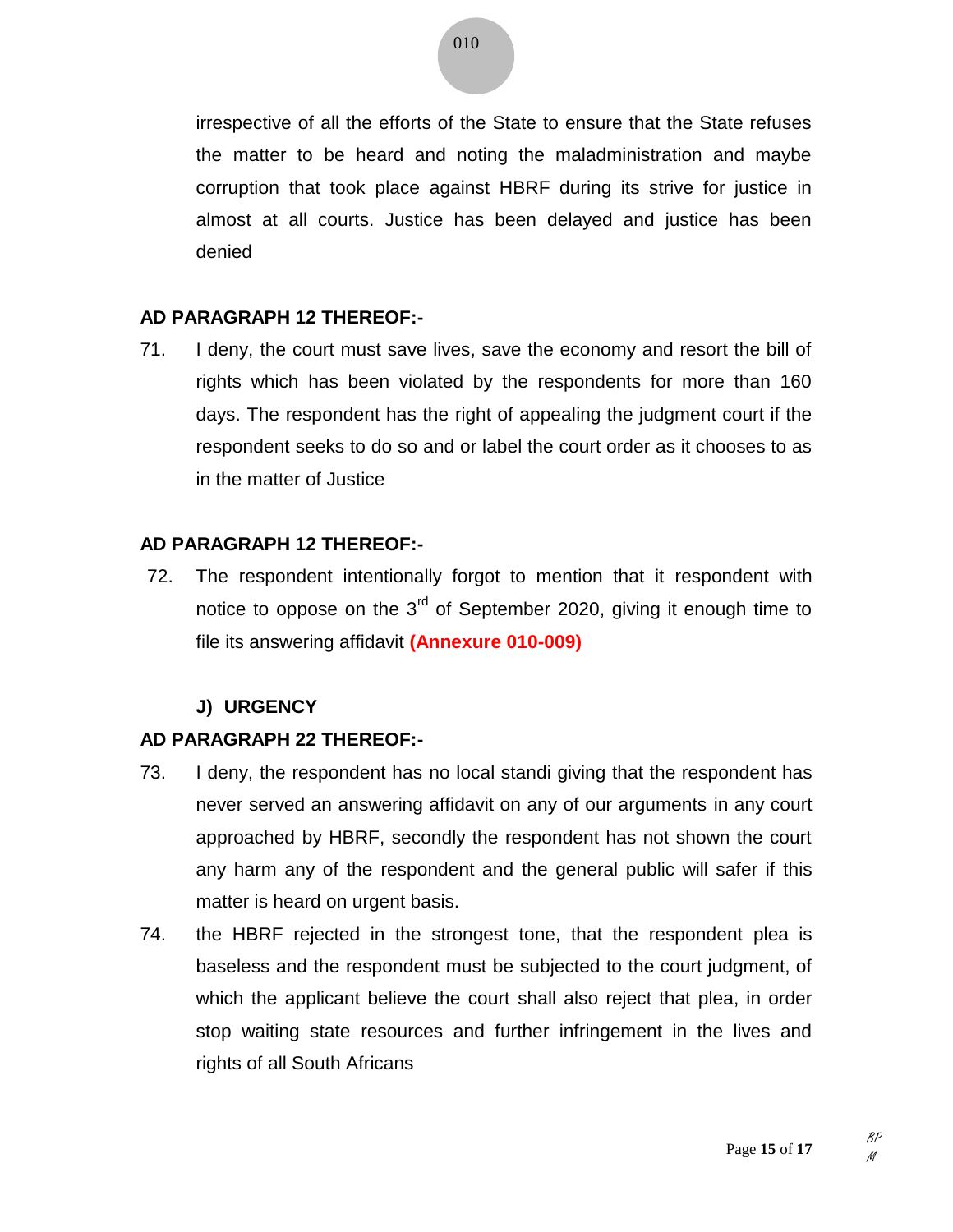#### **AD PARAGRAPH 23 THEREOF:-**

75. I deny, the court to consider all submission made by HBRF such as the notice of motion and founding affidavit, heads of argument

#### **AD PARAGRAPH 24-34 THEREOF:-**

\_\_\_\_\_\_\_\_\_\_\_\_\_\_\_

- 76. I deny, as per the above submitted background to the court, it is the court that must declare that the respondent is abusing State resources, abusing power and abusing the courts
- 77. May the court take into consideration all the mentioned challenges for HBRF to be able to save lives of all South Africans and residents in the republic who might be of foreign nation but are also suffering like many South Africans

78. It is the HBRF constitution right to seek justice and approach any court that can address constitutional matters in the Republic of South Africa, as enshrined in the Constitution Chapter 2 section 34

WHEREFORE Applicants pray for an order in terms of our Notice of Motion.

<sup>34.</sup> Access to courts Everyone has the right to have any dispute that can be resolved by the application of law decided in a fair public hearing before a court or, where appropriate, another independent and impartial tribunal or forum.